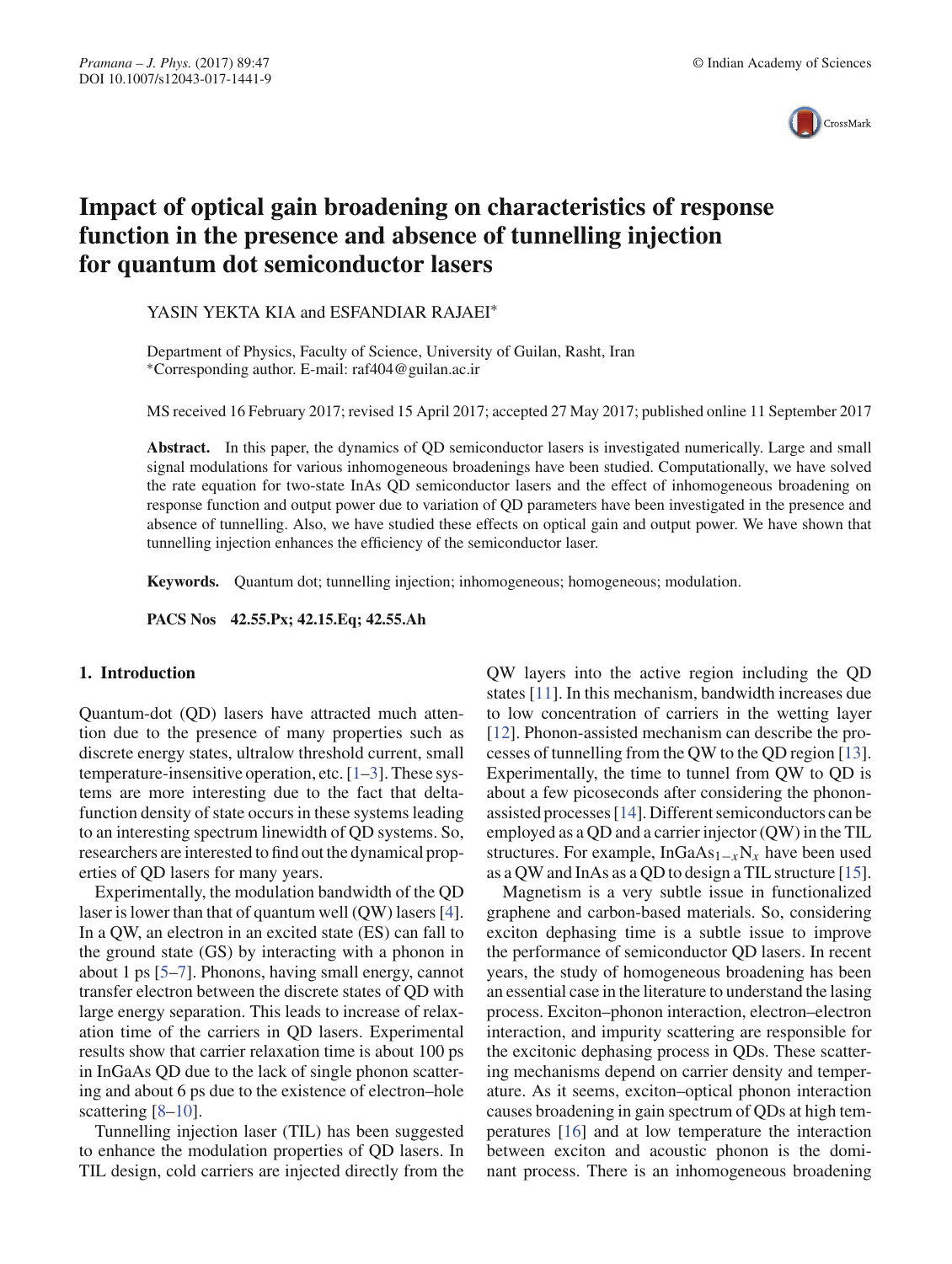$(\Gamma_{\text{inhom}})$  of the gain spectrum in the QD lasers which is a consequence of size fluctuations in the systems [17]. The inhomogeneous broadening is chosen between 23 meV and 34 meV. The homogeneous broadening  $(\Gamma_{\text{hom}})$  decreases by decreasing the temperature [18]. At low temperatures, dots contribute in the lasing process independently, while at higher temperatures, collective lasing is expected due to higher homogeneous broadening. The electron–phonon interaction can describe the temperature dependence of homogeneous linewidth. Sugawara *et al* have chosen 5 to 10 meV homogeneous broadening for ground state and 20 meV for excited state in their simulation [18–20].

Dynamical properties of tunnelling injection QD lasers were theoretically studied by considering homogeneous and inhomogeneous broadenings [21,22]. Gready *et al* have found that decrease of carrier temperature due to tunnelling narrows the homogeneous linewidth leading to the improvement of the modulation response [21]. In this paper, we obtain more dynamical properties as compared to Gready *et al* paper, considering the effect of homogeneous and inhomogeneous broadenings on dynamical properties of tunnelling injection QD lasers. In our previous work, for different carrier relaxation times, the current-output power characteristics and light emissions of the quantum-dot laser have been calculated, but we did not import the effect of tunnelling on the study of laser properties [22].

In this paper, we have investigated the effect of inhomogeneous broadening on the response function of the InGaAs/GaAs QD lasers with and without tunnelling by Runge–Kutta method. Our configurations consist of three separated WL, ES, and GS states. At first, an energy diagram for the InGaAs/GaAs QD laser is presented by considering tunnel injection. Then, we write the rate equations and calculate the modulation response of the laser. Finally, we present the simulation results to show the behaviour of output power, gain, and modulation response for small and large signal QD lasers. Our analysis gives a good understanding of the impacts of tunnelling injection on QD lasers. The capture time of carriers in TIL design with tunnelling is expected to be lower than that for QD lasers without tunnelling. Due to the lack of hot carrier distribution, the modulation properties can be improved in TIL lasing.

## **2. Model**

In this section, we have described the rate equation of a laser with two discredit states in the presence of tunnelling. To compare the dynamical characteristics of lasing design in the presence and absence of tunnelling, we have considered different configurations.



Figure 1. Schematic of carrier dynamics of a lasing system. Both carrier relaxation and escape in the couple of two discrete and two continuous levels are presented (**a**) in the presence and (**b**) in the absence of tunnelling [19].

Figure 1a illustrates a QD laser with tunnelling injection and figure 1b illustrates the case without tunnelling injection [19].

Different processes like relaxation and escape of the carriers in the two discrete and two continuous levels are presented in figure 1. QDs have a charge neutrality condition and there is no correlation between QD layers. Also, the QDs are distributed randomly in the model. The performance of QD lasers are primarily dominated by the dynamics of carriers and photons, like carrier relaxation, capture and re-excitation into dots, and radiative or nonradiative recombination rate of the carriers. In figure 1a, at first the carriers are injected to the separate confinement heterostructure (SCH) region, and then they reach the quantum well (QW), after that majority of carriers tunnel to the GS (quantum dot) with probability  $\varepsilon_t$ . Also the minority carriers escape from the tunnel with probability  $1 - \varepsilon_t$  and relax as in the case where the tunnelling is absent. In figure 1b, at first the electrons are injected to SCH, then they go to wetting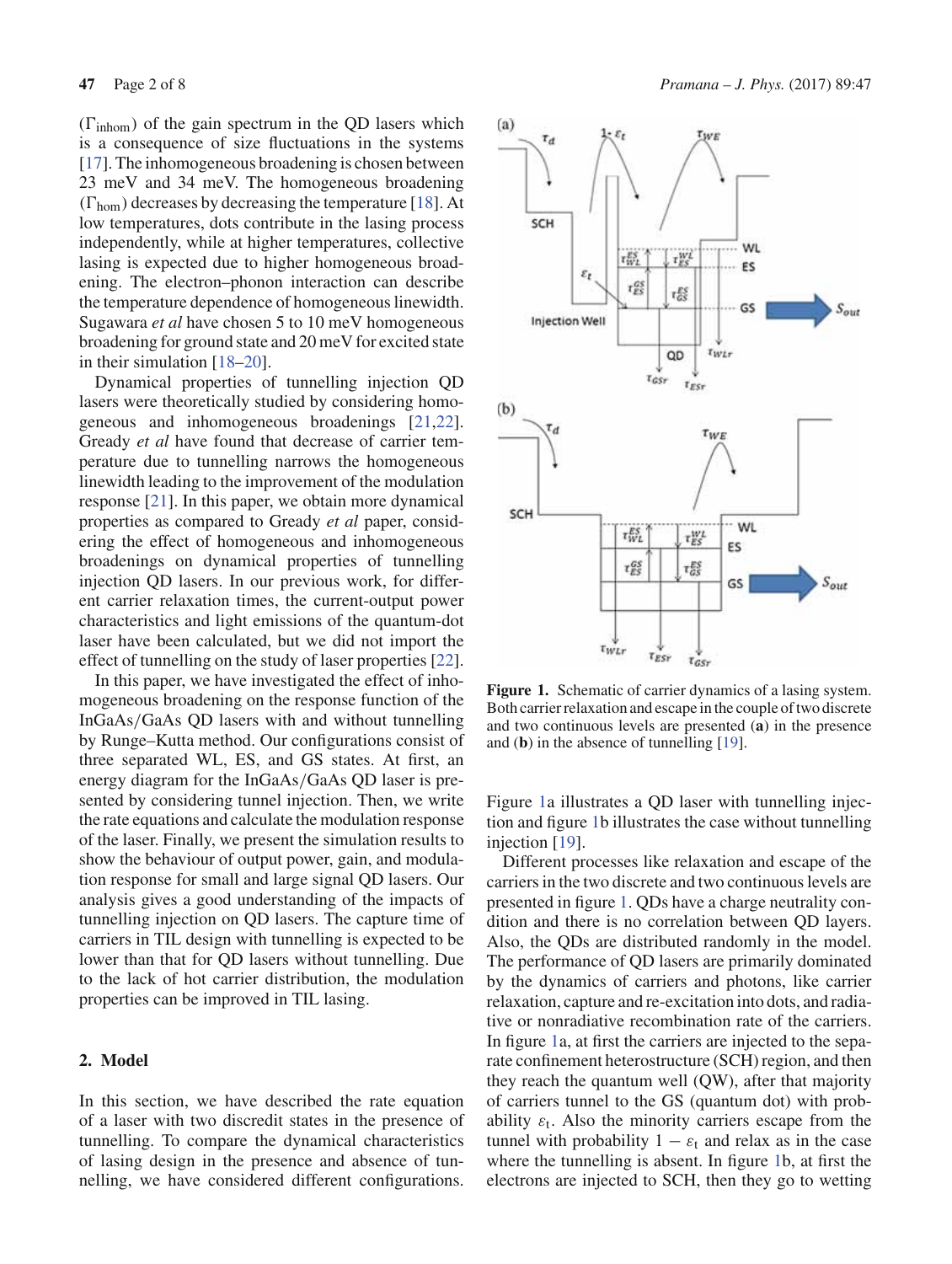layer (WL), after that these carriers are captured to the excited state (ES) in the capture time  $\tau_{ES}^{WL}$ . Some carriers escape from ES to continuous states in escape time  $\tau_{\text{WL}}^{\text{ES}}$ , and the others relax to the ground state (GS) in relaxation time  $\tau_{GS}^{ES}$ . Also a number of carriers escape from GS to ES in escape time  $\tau_{ES}^{GS}$ . Therefore, in our model both capture and relaxation of carriers are taken into account for a better description of a realistic lasing process. Thus, based on our model, the rate equations of QD tunnelling injection can be written as follows:

$$
\frac{\partial N_{\rm S}}{\partial t} = \frac{I}{e} - \varepsilon_{\rm t} \frac{N_{\rm S}}{\tau_{\rm t}} (1 - P_{\rm GS}) - (1 - \varepsilon_{\rm t}) \frac{N_{\rm S}}{\tau_{\rm d}}
$$
(1)  

$$
\frac{\partial N_{\rm WL}}{\partial t} = (1 - \varepsilon_{\rm t}) \frac{N_{\rm S}}{\tau_{\rm d}} - \frac{N_{\rm WL}}{\tau_{\rm ES}^{\rm WL}} (1 - P_{\rm ES}) + \frac{N_{\rm ES}}{\tau_{\rm WL}^{\rm ES}} - \frac{N_{\rm WL}}{\tau_{\rm WL}} \tag{2}
$$

$$
\frac{\partial N_{\rm ES}}{\partial t} = \frac{N_{\rm WL}}{\tau_{\rm ES}^{\rm WL}} (1 - P_{\rm ES}) + \frac{N_{\rm GS}}{\tau_{\rm ES}^{\rm OS}} (1 - P_{\rm ES})
$$

$$
-\frac{N_{\rm ES}}{\tau_{\rm GS}^{\rm ES}} (1 - P_{\rm GS}) - \frac{N_{\rm ES}}{\tau_{\rm WL}^{\rm ES}} - \frac{N_{\rm ES}}{\tau_{\rm ESr}} - \frac{(c/n_{\rm r})g_{\rm mES}^1 \Gamma}{1 + (\varepsilon_{\rm mES} \Gamma S_{\rm ES}/V_{\rm a})} S_{\rm ES}
$$
(3)

$$
\frac{\partial N_{\rm GS}}{\partial t} = \frac{\varepsilon_{\rm t} N_{\rm S}}{\tau_{\rm t}} (1 - P_{\rm GS}) + \frac{N_{\rm ES}}{\tau_{\rm GS}^{\rm ES}} (1 - P_{\rm GS})
$$

$$
-\frac{N_{\rm GS}}{\tau_{\rm ES}^{\rm GS}} (1 - P_{\rm ES}) - \frac{N_{\rm GS}}{\tau_{\rm GSr}}
$$

$$
-\frac{(c/n_{\rm r})g_{\rm mGS}^1 \Gamma}{1 + (\varepsilon_{\rm mGS} \Gamma S_{\rm GS}/V_{\rm a})} S_{\rm GS} \tag{4}
$$

$$
\frac{\partial S_{\text{ES}}}{\partial t} = \frac{(c/n_{\text{r}})g_{\text{mES}}^1 \Gamma}{1 + (\varepsilon_{\text{mES}} \Gamma S_{\text{ES}} / V_a)} S_{\text{ES}} - \frac{S_{\text{ES}}}{\tau_p} + \frac{\beta N_{\text{ES}}}{\tau_{\text{sp}}}
$$
(5)

$$
\frac{\partial S_{\rm GS}}{\partial t} = \frac{(c/n_{\rm r})g_{\rm mGS}^1 \Gamma}{1 + (\epsilon_{\rm mGS} \Gamma S_{\rm GS})/V_{\rm a}} S_{\rm GS} - \frac{S_{\rm GS}}{\tau_{\rm p}} + \frac{\beta N_{\rm GS}}{\tau_{\rm sp}}.
$$
\n(6)

In the equations above,  $N<sub>S</sub>$ ,  $N<sub>WL</sub>$ ,  $N<sub>ES</sub>$ , and  $N<sub>GS</sub>$  are electron number in SCH, WL, ES, and GS respectively. Also,  $S_{GS}$  and  $S_{ES}$  are in turn the photon number of GS and ES. *I* is the injection current.  $\tau_p$  is the photon lifetime. These equations can be converted to the conventional rate equation of a QD laser when  $\varepsilon_t$  is zero [22].  $g_{\text{mGS}}^1$  and  $g_{\text{mES}}^1$  are the maximum gains in the GS and ES which read as

$$
g_{\text{mES}}^1 = \frac{2.35\sqrt{2\pi}e^2h}{cn_r\varepsilon_0m_0^2V_D} \frac{|P_{\text{cv}}^{\delta}|^2}{E_{\text{ES}}} \frac{\xi}{\Gamma_{\text{inhom}}} (2P_{\text{ES}} - 1) \tag{7}
$$

$$
g_{\text{mGS}}^1 = \frac{2.35\sqrt{2\pi}e^2\hbar}{cn_r\varepsilon_0m_0^2V_D} \frac{|P_{\text{cv}}^{\delta}|^2}{E_{\text{GS}}} \frac{\xi}{\Gamma_{\text{inhom}}} (2P_{\text{GS}} - 1), \quad (8)
$$

where  $V_D$  is the volume of a dot.

$$
V_{\mathcal{D}} = \pi r^2 h. \tag{9}
$$

Coverage factor is considered as  $\xi = N_d V_D$  in which  $N_d$  is the QD volume density.  $|P_{cv}^{\sigma}|^2$  is the transition matrix element and is given as follows [20]:

$$
|P_{\text{cv}}^{\sigma}|^2 = \frac{m_0^2 E_{\text{G}}(E_{\text{G}} + \Delta)}{12m_{\text{e}}(E_{\text{G}} + \frac{2}{3}\Delta)}.
$$
 (10)

Gain compression factor impacts are [20]:

$$
\varepsilon_{\rm mES} = \frac{e^2 |p_{\rm cv}^{\sigma}|^2 \tau_{\rm p} \hbar}{2n_{\rm r}^2 m_0^2 \varepsilon_0 E_{\rm ES} \Gamma_{\rm hom}}\tag{11}
$$

$$
\varepsilon_{\text{mGS}} = \frac{e^2 |p_{\text{cv}}^{\sigma}|^2 \tau_{\text{p}} \hbar}{2n_{\text{r}}^2 m_0^2 \varepsilon_0 E_{\text{GS}} \Gamma_{\text{hom}}}.
$$
\n(12)

The photon lifetime in the cavity  $\tau_p$  is given as

$$
\tau_{\rm p}^{-1} = \frac{c}{n_{\rm r}} \left[ \alpha_{\rm i} + \frac{\ln(1/R_1 R_2)}{2L_{\rm ca}} \right]. \tag{13}
$$

Effective density of states in the WL is

$$
\rho_{\rm WL} = \frac{m_{\rm e} k_{\rm B} T}{\pi h^2}.
$$
\n(14)

 $\tau_{\text{WL}}^{\text{ES}}$  is the electron escape time from ES to WL [20]:

$$
\tau_{\text{WL}}^{\text{ES}} = \frac{\tau_{\text{ES}}^{\text{WL}} \mu_{\text{ES}} N_{\text{b}}}{\rho_{\text{WL}} (\text{e}^{(E_{\text{WL}} - E_{\text{ES}})} / k_{\text{B}} \text{T})}.
$$
(15)

 $\tau_{ES}^{GS}$  is the electron escape time from GS to ES [20]:

$$
\tau_{ES}^{GS} = \frac{\tau_{GS}^{ES} \mu_{GS} N_b}{\mu_{ES}(e^{(E_{ES} - E_{GS})}/k_B T)}.
$$
\n(16)

*P*ES and *P*GS are respectively the occupation probability of electrons in ES and GS,

$$
P_{\rm ES} = \frac{N_{\rm ES}}{\mu_{\rm ES} N_{\rm d}}\tag{17}
$$

$$
P_{\rm GS} = \frac{N_{\rm GS}}{\mu_{\rm GS} N_{\rm d}}.\tag{18}
$$

Degeneracy of energy state in ES and GS are  $\mu_{ES}$  and  $\mu$ <sub>GS</sub> respectively which are considered 4 and 2 in our model.

The output power is given as

$$
P_{\text{out}} = \frac{\hbar \omega c S_{\text{GS}} \log(1/R_1)}{2n_{\text{r}} L_{\text{ca}}}.
$$
\n(19)

In the analog modulation, a small AC signal adds to the DC one. So, for a simple case the injection current with modulation frequency  $\omega$  is  $I = I_0 + \Delta I e^{j\omega t}$ . Here,  $I_0$  is the bias injection current and  $\Delta I$  is the modulation amplitude. Similar to the injection current, carrier density and photon density can be reformed by small AC signal;  $X = X_0 + \Delta X e^{j\omega t}$  where  $X = N_S$ ,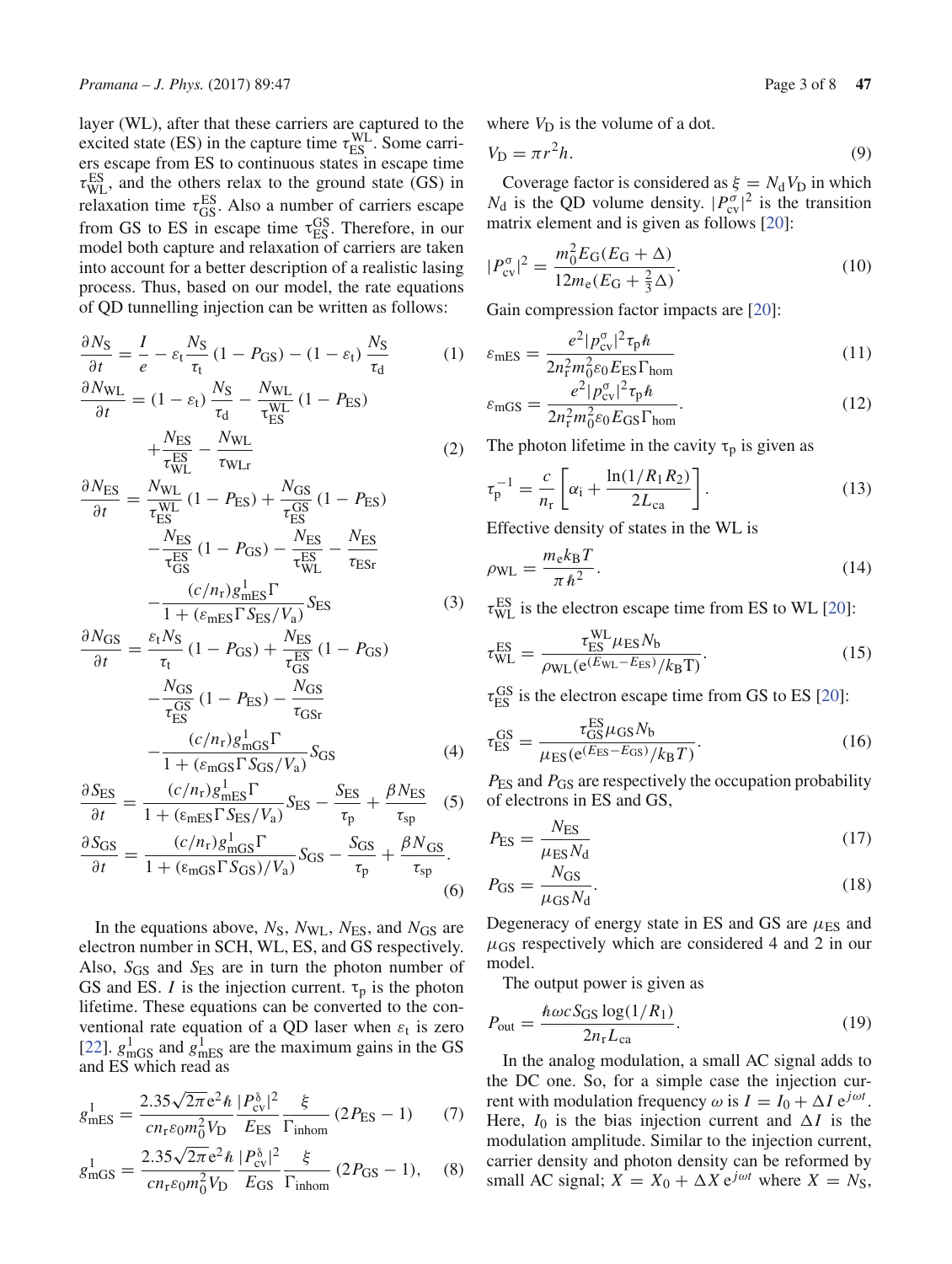$N_{\text{WL}}$ ,  $N_{\text{GS}}$ ,  $N_{\text{ES}}$ ,  $S_1$  and  $S_2$  are parameters in the relation. Inserting the above time dependence relations to the rate equations and neglecting nanosecond time, we obtain

$$
\frac{\partial (N_{\rm s0} + \Delta N_{\rm S} e^{i\omega t})}{\partial t} = \frac{I_0 + \Delta I e^{i\omega t}}{e}
$$

$$
- \varepsilon_{\rm t} \frac{(N_{\rm s0} + \Delta N_{\rm S} e^{i\omega t})}{\tau_{\rm t}} \left(1 - \frac{(N_{\rm GS} + \Delta N_{\rm GS} e^{i\omega t})}{\mu_{\rm GS} N_{\rm D}}\right)
$$

$$
- (1 - \varepsilon_{\rm t}) \frac{(N_{\rm s0} + \Delta N_{\rm S} e^{i\omega t})}{\tau_{\rm d}}
$$
(20)

and also,

$$
\Delta N_{\rm S} \left( i\omega - \frac{\varepsilon_{\rm t}}{\tau_{\rm t}} - \frac{\varepsilon_{\rm t} N_{\rm GS}}{\tau_{\rm t} \mu_{\rm GS} N_{\rm D}} \right) = \frac{\Delta I}{e} + \frac{\varepsilon_{\rm t} \Delta N_{\rm GS} N_{\rm S}}{\tau_{\rm t} \mu_{\rm GS} N_{\rm D}}.
$$
\n(21)

We consider the same formalisms for other carriers and photon and obtain relation for modulation response function  $\Delta S_{GS}/\Delta I$ . Let us see the values of variables in table 1.

# **3. Results and discussion**

Figures 2a and 2b respectively show the plots of the output power and optical gain respectively as a function of injection current in the presence and absence of tunnelling injection when  $\Gamma_{\text{hom}} = 10 \text{ meV}$  and  $\Gamma_{\text{inhom}} = 30 \text{ meV}.$ 

As shown in figure 2a, the threshold current for the case with tunnelling is lower than the without tunnelling, but the maximum power in the presence of tunnelling is larger than in the absence of tunnelling. In the absence of tunnelling, by applying injection current, the carriers release their energy with inserting to GS as the thermal energy form. Also, some of them escape to the excited state. So, in the tunnelling case, the cold carriers which tunnel from QW into GS improve the slope efficiency in TIL design. As shown in figure 2b, threshold gain in the case of tunnelling is lower than the case without tunnelling. But the saturated gain in the presence of tunnelling would be more than the case without tunnelling when the injection current is increased.

Figures 3a and 3b indicate the output power and optical gain respectively as a function of injection current in the presence and absence of tunnelling when  $\Gamma_{\text{hom}} = 10 \text{ meV}$  and  $\Gamma_{\text{inhom}} = 30, 40 \text{ and } 50 \text{ meV}.$ 

Threshold current for both with tunnelling and without tunnelling is independent of  $\Gamma_{\text{inhom}}$ . The output power spectra shown in figure 3a indicate a linear rise with increasing current density, which is followed by an almost constant maximum value at intensified currents. But output power in tunnelling injection reaches

**Table 1.** Definition of variables which are used in the equations.

| Symbol                                  | Description                             | Value                                      |
|-----------------------------------------|-----------------------------------------|--------------------------------------------|
| $\tau_{\rm t}$                          | Tunnelling lifetime                     | $0.5$ ps                                   |
| $\tau_{\rm d}$                          | Scattering time of SCH                  | $0.5$ ps                                   |
| $\tau_{\scriptscriptstyle{\text{WLr}}}$ | Carrier non-radiative                   | $0.7$ ns                                   |
|                                         | recombination lifetime                  |                                            |
|                                         | in the wetting layer                    |                                            |
| $\tau_{\text{ES}}^{\text{WL}}$          | Electron capture time                   | 1 ps                                       |
|                                         | from WL to ES                           |                                            |
| $\tau_{\rm GS}^{\rm ES}$                | Electron relaxation                     | 8 ps                                       |
|                                         | time from ES to GS                      |                                            |
| $\tau_{\rm GSr}$                        | Spontaneous escape                      | $0.7$ ns                                   |
|                                         | lifetime in GS                          |                                            |
| $\tau_{\rm{ESr}}$                       | Spontaneous escape                      | $0.7$ ns                                   |
|                                         | lifetime in ES                          |                                            |
| $\tau_{\rm sp}$                         | Spontaneous radiation                   | $0.5$ ns                                   |
|                                         | lifetime                                |                                            |
| $R_1$                                   | Right facet reflectivity                | 30%                                        |
| $R_2$                                   | Left facet reflectivity                 | 30%                                        |
| $L_{ca}$                                | Cavity length                           | $900 \,\mu m$                              |
| $\alpha_i$                              | Intrinsic absorption                    | $200 \,\mathrm{m}^{-1}$                    |
|                                         | coefficient                             |                                            |
| $n_{\rm r}$                             | Refractive index                        | 3.5                                        |
| Г                                       | Optical confinement                     | 6%                                         |
|                                         | factor                                  |                                            |
| β                                       | Spontaneous emission                    | $10^{-4}$                                  |
|                                         | coupling coefficient                    |                                            |
| r                                       | Radius of a QD (cylin-                  | $16 \text{ nm}$                            |
|                                         | drical shape)                           |                                            |
| h                                       | Height of a QD (cylin-<br>drical shape) | $16 \text{ nm}$                            |
| Δ                                       | Spin-orbit interaction                  | $0.35 \text{ eV}$                          |
|                                         | energy of QD mater                      |                                            |
| $E_{ES}$                                | Recombination                           | 1.0014 eV                                  |
|                                         | energy for ES state                     |                                            |
| $E_{\rm GS}$                            | Recombination energy                    | $0.9644 \,$ eV                             |
|                                         | for GS state                            |                                            |
| $E_{\rm WL}$                            | Recombination energy                    | $1.0502 \,\mathrm{eV}$                     |
|                                         | for wetting layer                       |                                            |
| $E_{\rm G}$                             | Band gap energy                         | 0.8 <sub>eV</sub>                          |
| $\varepsilon_{\rm t}$                   | Tunnelling probability                  | 95%                                        |
|                                         |                                         | $3 \times 10^8$ m/s                        |
| $\mathcal{C}_{0}^{2}$                   | Light speed                             |                                            |
| $v_{\rm g}$                             | Group velocity                          | $8.571 \times 10^7 \,\mathrm{m/s}$         |
| $\boldsymbol{T}$                        | Temperature                             | 293K                                       |
| e                                       | Electron charge                         | $1.6 \times 10^{-19}$ c                    |
| h                                       | Planck constant                         | $6.64 \times 10^{-34}$ m <sup>2</sup> kg/s |
| $k_{\rm B}$                             | Boltzmann constant                      | $1.381 \times 10^{-34}$ J K <sup>-1</sup>  |
| $N_{\rm b}$                             | Surface density                         | $5 \times 10^{15}$ m <sup>-2</sup>         |
| $N_{\rm d}$                             | Volume density                          | $1.5 \times 10^{23}$ m <sup>-3</sup>       |
| $N_{\rm D}$                             | Number of dots                          | $1.24 \times 10^{7}$                       |
| $N_1$                                   | Number of layers                        | 5                                          |
| m <sub>0</sub>                          | Electron mass                           | $9.11 \times 10^{-31}$ kg                  |
| $m_{\rm e}$                             | Effective electron mass                 | $0.04 \times m_0$                          |
|                                         | in lattice                              |                                            |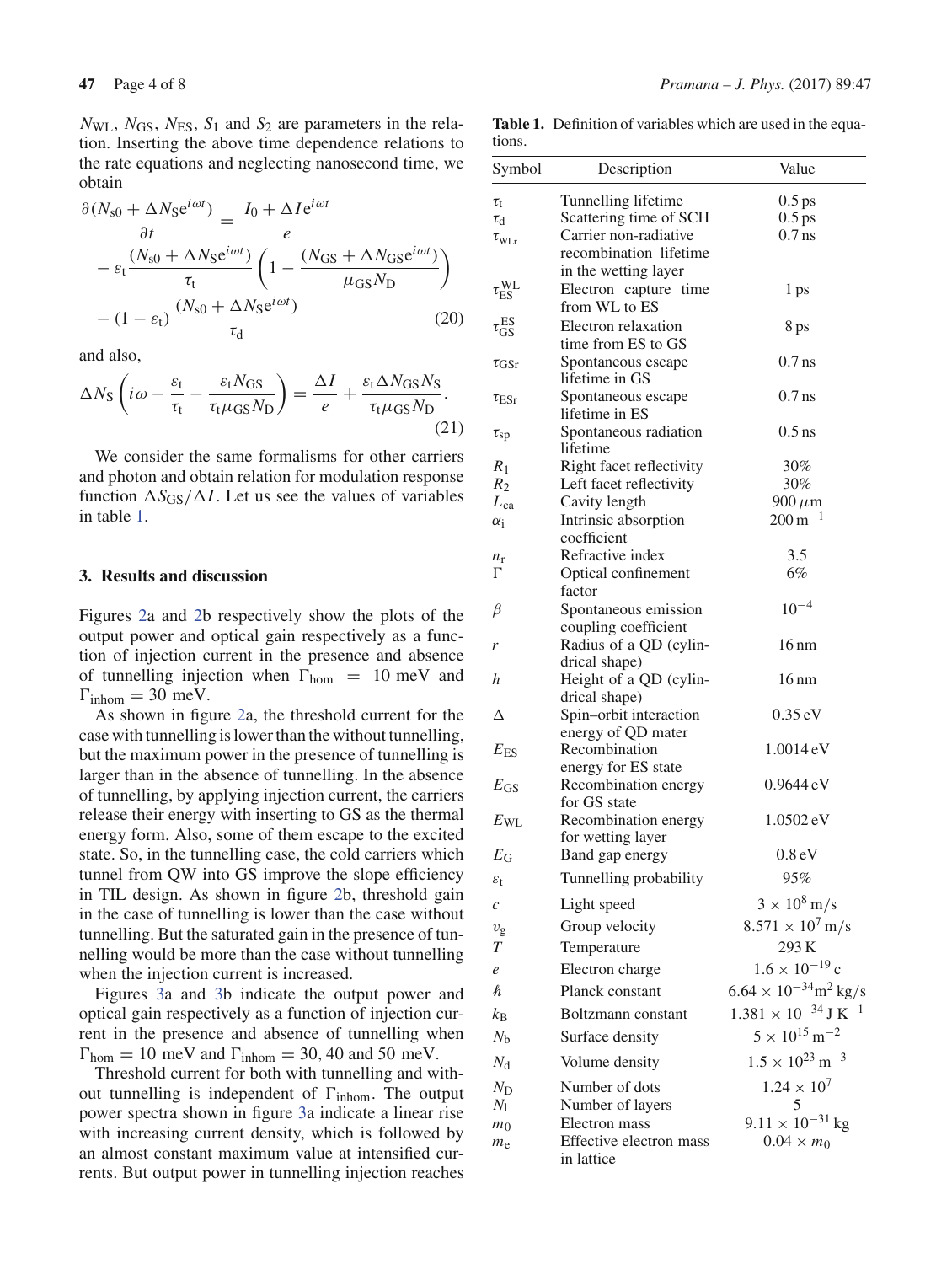

**Figure 2.** (**a**) Output power vs. current in the presence and absence of tunnelling. Here  $\Gamma_{\text{inhom}} = 30 \text{ meV}$  and  $\Gamma_{\text{hom}} = 10 \text{ meV}$  and (**b**) optical gain vs. injection current in the presence and absence of tunnelling. Here  $\Gamma_{\text{inhom}} = 30 \text{ meV}$  and  $\Gamma_{\text{hom}} = 10 \text{ meV}$ .

a maximum in higher injection currents compared to the absence of tunnelling. The best slope efficiency and the enhanced maximum power is viewed for the lowest value of inhomogeneous broadening which is  $\Gamma_{\text{inhom}} = 30 \text{ meV}$  and also for the tunnelling case.

As shown in figure 3b, the application of current lower than the threshold current leads to negative optical gain. However, by increasing current up to threshold current (zero gain), the optical gain increases and reaches saturation. The optical gain in the presence of tunnelling is always more than without tunnelling in the high current mode. In the threshold current where the optical gain is zero, the system is independent of  $\Gamma_{\text{inhom}}$  for both with tunnelling and without tunnelling conditions. Also, a large saturation gain has been obtained when  $\Gamma_{\text{inhom}} = 30 \text{ meV}$  for both with tunnelling and without tunnelling conditions.

Figures 4a–4c show the plots of modulation response function in the presence and absence of tunnelling as



**Figure 3.** (**a**) Output power vs. injection current with and without tunnelling in various inhomogeneous broadening when  $\Gamma_{\text{hom}} = 10 \text{ meV}$  and (**b**) optical gain vs. injection current with and without tunnelling in various inhomogeneous broadening when  $\Gamma_{\text{hom}} = 10 \text{ meV}$ .

a function of frequency for  $\Gamma_{\text{hom}} = 10 \text{ meV}$  and for various values of  $\Gamma_{\text{inhom}}$ .

From this point of view in figures 4a and 4b, both modulation bandwidth and resonance frequency decrease with increasing  $\Gamma$ <sub>inhom</sub>, but, the peak amplitude increases with increasing  $\Gamma_{\text{inhom}}$ . Our finding is consistent with the results of Gready *et al* [21]. The maximum modulation bandwidth in the presence and absence of tunnelling belongs to almost equal values of  $\Gamma_{\text{hom}}$  and  $\Gamma_{\text{inhom}}$ . The maximum modulation bandwidths of about 17.8 GHz and 13.9 GHz have been found when  $\Gamma_{\text{inhom}} = 20 \text{ meV}$  for the case with tunnelling and without tunnelling respectively. The minimum modulation bandwidths of about 10.4 GHz and 8.9 GHz have been found when  $\Gamma_{\text{inhom}} = 50 \text{ meV}$  for the case with tunnelling and without tunnelling respectively. The highest modulation bandwidth is related to the tunnelling case. To explain more we have compared the modulation bandwidth with and without tunnelling for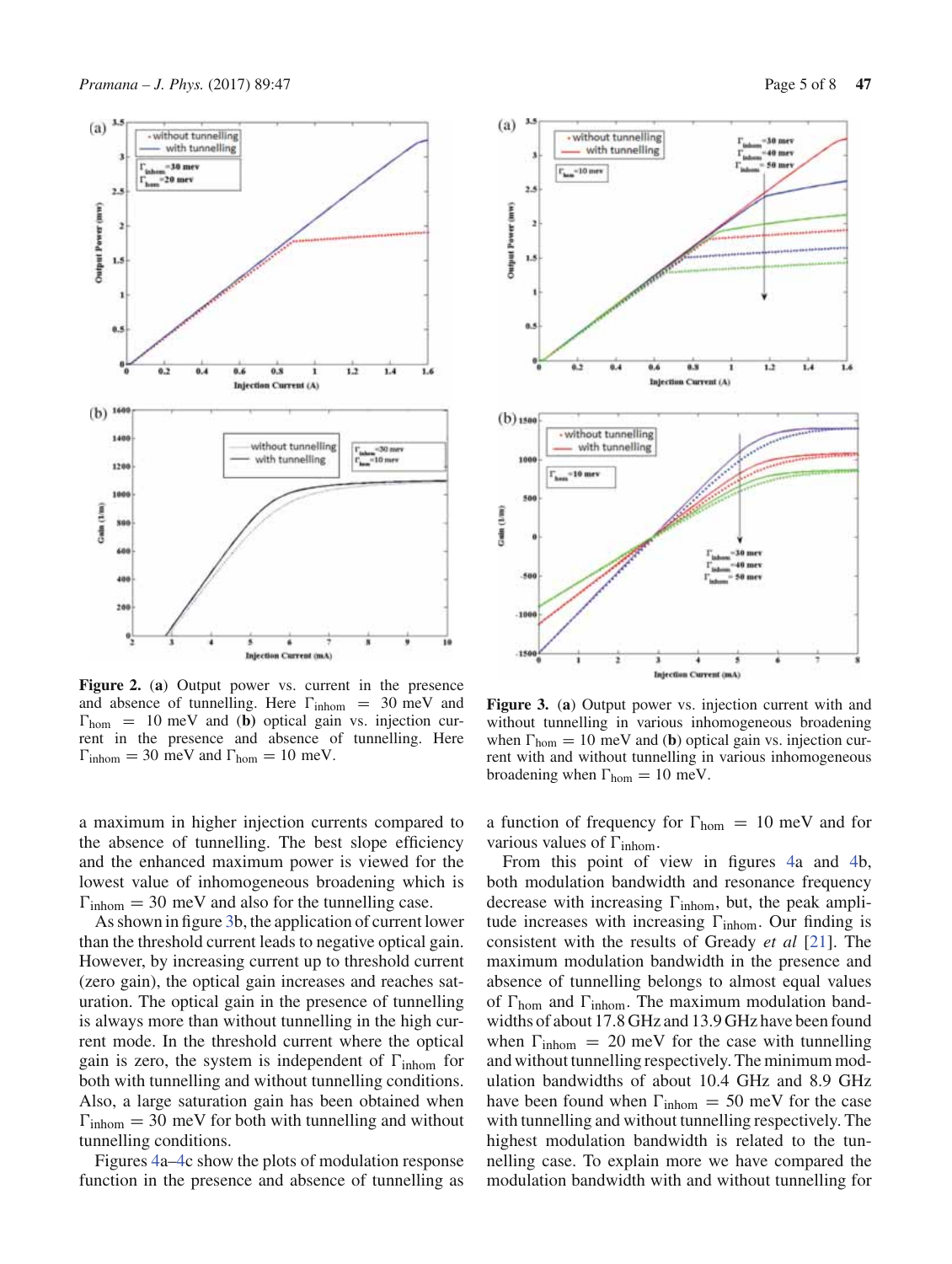

**Figure 4.** (**a**) Response function frequency with tunnelling in various inhomogeneous broadenings when  $\Gamma_{\text{hom}} = 10 \text{ MeV}$ , (**b**) response function frequency without tunnelling in various inhomogeneous broadenings when  $\Gamma_{\text{hom}} = 10 \text{ meV}$  and (**c**) response function frequency with and without tunnelling in various inhomogeneous broadenings when  $\Gamma_{\text{hom}} = 10 \text{ meV}.$ 



**Figure 5.** (**a**) Response function frequency with tunnelling in different homogeneous broadenings when  $\Gamma_{\text{inhom}} = 20$ meV, (**b**) response function frequency without tunnelling in various homogeneous broadenings when  $\Gamma_{\text{inhom}} = 20 \text{ meV}$ and (**c**) response function frequency without and with tunnelling in various homogeneous broadening when  $\Gamma_{\text{inhom}} = 20 \text{ meV}.$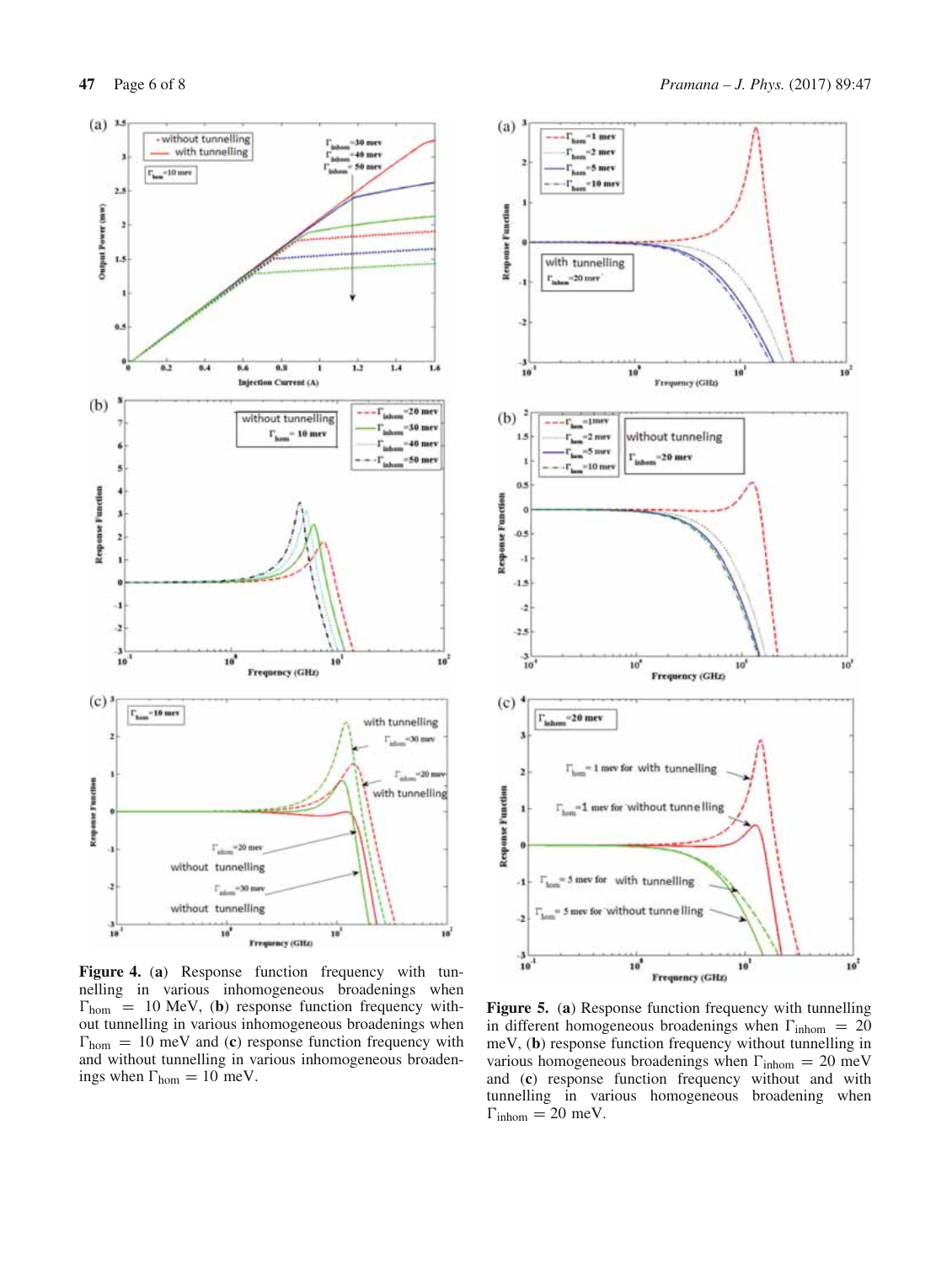

**Figure 6.** (**a**) Large-signal number of photons and output power for various inhomogeneous broadenings in the presence of tunnelling when  $\Gamma_{\text{hom}} = 10 \text{ meV}$  and **(b)** large-signal input current and number of photons for various inhomogeneous broadenings in the absence of tunnelling when  $\Gamma_{\text{hom}} = 10 \text{ meV}$ .

 $\Gamma_{\text{inhom}} = 20 \text{ meV}$  and 30 meV. Modulation bandwidth, resonance frequency, and the peak amplitude in the presence of tunnelling are more compared to that in the absence of tunnelling.

Figures 5a–5c depict the modulation response function in the presence of tunnelling injection and absence of tunnelling for  $\Gamma_{\text{inhom}} = 20 \text{ meV}$  and different values of  $\Gamma_{\text{hom}}$ .

As shown in figure 5, modulation bandwidth, peak amplitude, and resonance frequency decrease with increasing  $\Gamma_{\text{hom}}$ . In the presence of tunnelling, modulation bandwidth and the peak amplitude are more than that in the absence of tunnelling. Maximum modulation bandwidth is found when  $\Gamma_{\text{hom}} = 1$  meV for both cases with tunnelling and without tunnelling and the minimum modulation bandwidth is related to  $\Gamma_{\text{hom}} =$ 10 meV.

To confirm the importance of inhomogeneous broadening in the application of lasers, we present the output power vs. time curve for AC bias current in the GS state as shown in figure 6. Relaxation oscillation and number of photons reduce by increasing  $\Gamma_{\rm inhom}$  but turn-on delay of the laser extends. In addition, tunnelling into QD region can reduce the relaxation oscillation in the system.

### **4. Conclusion**

To investigate the effect of broadening on the dynamical characteristics and response function, we simulate the QD laser with different broadening parameters. Firstly, we set the full-width at half-maximum (FWHM) of the homogeneous broadening on 10 meV and changed the FWHM of the inhomogeneous width from 20 to 50 meV. Secondly,  $\Gamma$ <sub>inhom</sub> was set on 30 meV and  $\Gamma$ <sub>hom</sub> changed from 1 to 10 meV. In general, the relaxation frequency of a laser appeared to be proportional to the differential